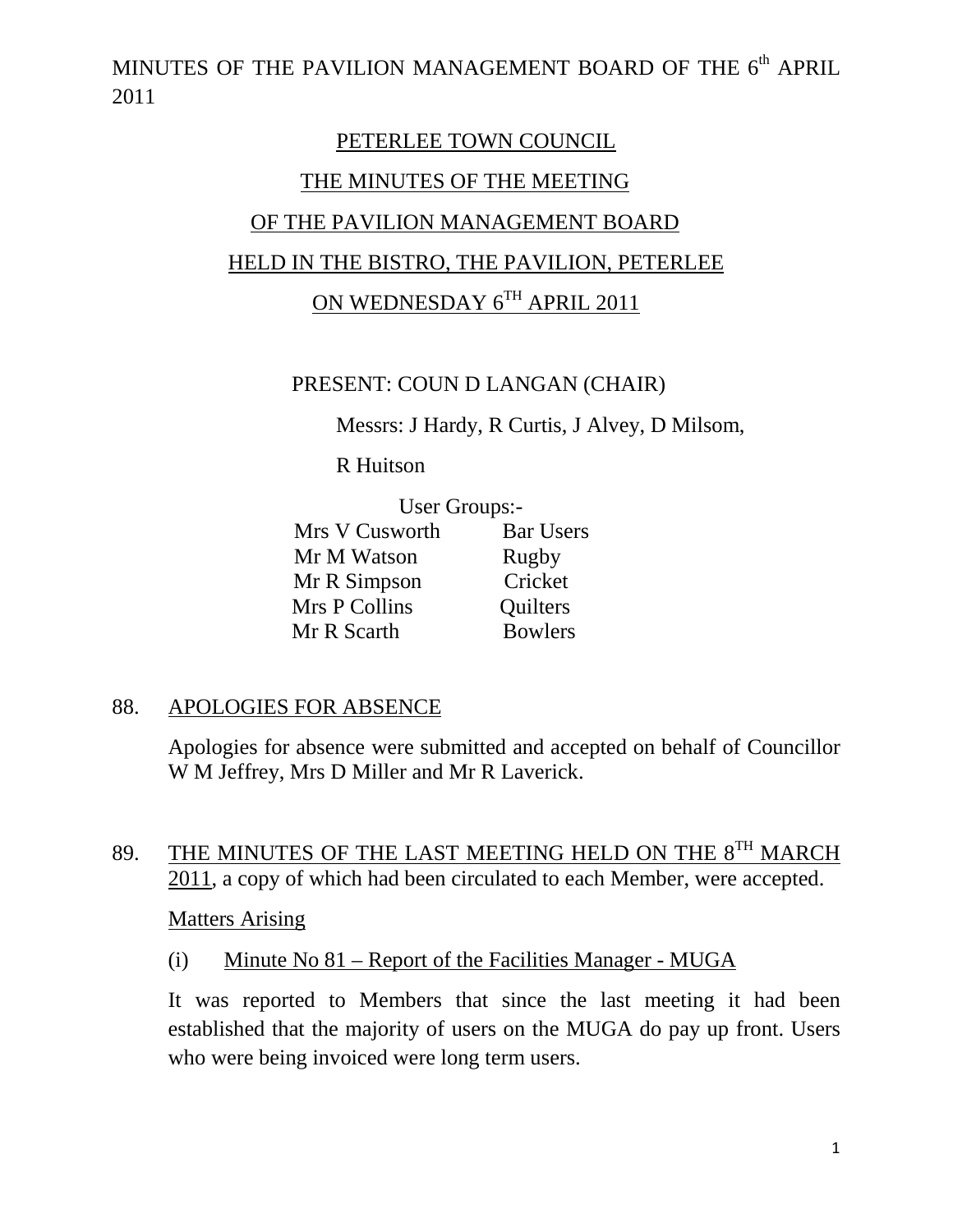# **RECOMMENDED that users that were invoiced had 28 days to pay their invoice, after which use would be suspended until the invoice was paid in full.**

(ii) Minute No 81 – Report of the Facilities Manager – Grass Crete Road

It was reported to Members that the Parks Supervisor was investigating solutions to this issue.

#### **RECOMMENDED that progress be awaited.**

(iii) Minute No 82 – Report of the Sports Development Officer

The element of flexibility has been granted to the Sports Development Officer at the Clerks Advisory Meeting on 14<sup>th</sup> March 2011.

#### **RECOMMENDED that this be noted.**

(iv) Minute No  $86$  – Incident –  $22<sup>nd</sup>$  February 2011

It was reported that a meeting had taken place between the Chairman, the Facilities Manager and Steadfast Security, to pinpoint the blind spots within the Pavilion. Steadfast Security had sent a quotation for the work and this was to be considered at the Parks & Cemetery Meeting to be held on  $11<sup>th</sup>$ April 2011.

### **RECOMMENDED the results of discussions be awaited.**

### 90. REPORT OF FACILITIES MANAGER

The Facilities Manager report was circulated to each Member. The report gave progress on the following items:-

### MUGA

Bookings for the MUGA during the day since the 50% reduction was introduced had increased with a block booking being received from Box Clever and individuals from local factories booking on a weekly basis.

#### CONCESSIONARY USE GRANTED (BY PAVILION) UPDATE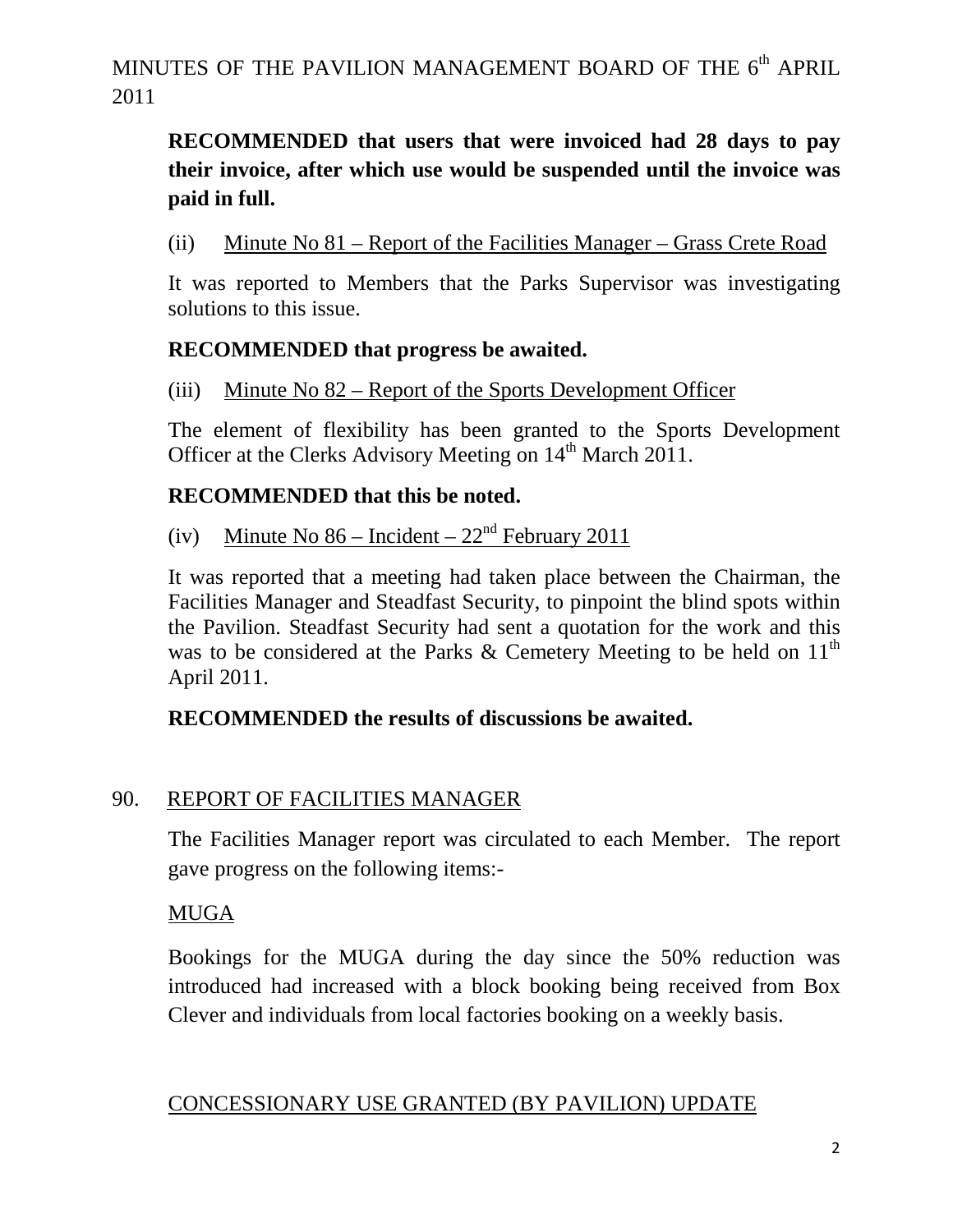Helford United – Fundraiser Evening  $1<sup>st</sup>$  April 2011

Peterlee Pumas – Fundraiser Evening  $4<sup>th</sup>$  June 2011

Helford United – Presentation Evenings  $17<sup>th</sup>/18<sup>th</sup>$  June 2011

Helford United under  $8's$  – Presentation Evening  $2<sup>nd</sup>$  July 2011

# PAVILION EVENTS

## Karaoke Nights

The Karaoke nights in the public bar on a Saturday were still proving to be popular with an increase in attendance and bar takings.

## St Georges Day

It was reported to members that several bands had been approached and the cheapest was £550. An alternative was to enhance the current Karaoke night and make this 'St George' themed with decorations and nibbles.

**RECOMMENDED that the Facilities Manager enhance the current Karaoke Evening making it a 'St George' themed evening with optional fancy dress and the Town Council would donate (approximately £50.00) for nibbles and prizes.** 

### Easter Sunday

Easter Eggs have been purchased for the Easter Egg Hunt on Sunday  $24<sup>th</sup>$ April and posters have been sent out to Town Council buildings to be displayed. The Facilities Manager suggested buying eggs to be placed on the bar for children to decorate on the day.

### Line Cleaning Trial

An alternative line cleaning system had been on trial at The Pavilion over the past four weeks, two reports from the Facilities Assistants were circulated to members. The Facilities Manager reported that a direct debit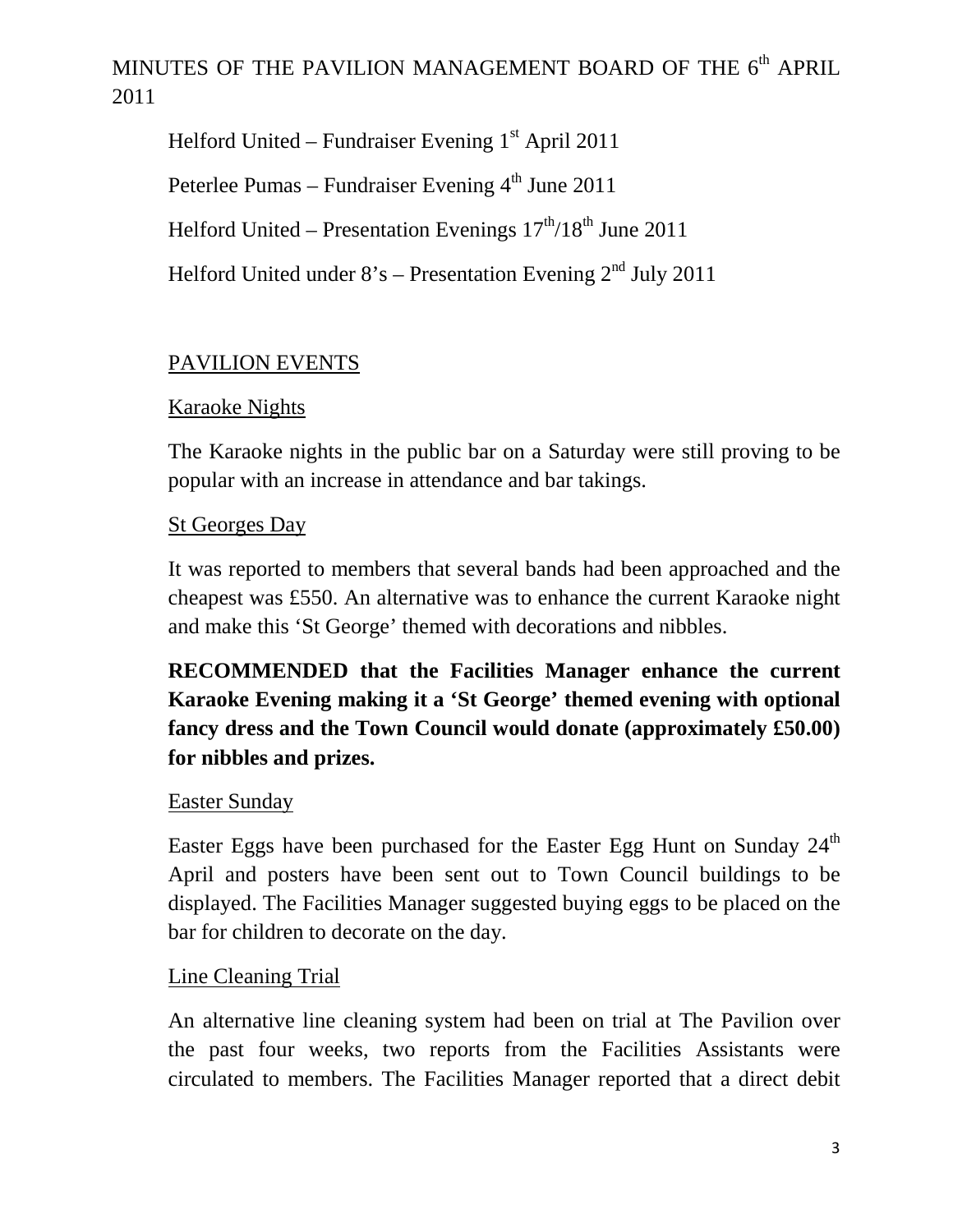mandate had been received to commence payment for the system even though no decision to continue using it had been agreed.

**RECOMMENDED that the Acting Town Clerk contact the Line Cleaning Company and arrange a meeting between the company, the Facilities Manager and herself to discuss the trial and then future options be considered and a report submitted to Members for approval.** 

#### Bar Takings

A bar takings report was circulated to members detailing bar takings for March. It was suggested that a more detailed report of the building running costs be presented at future meetings, listing all income and expenditure. This was discussed at length and deemed not appropriate for the Management Board Meeting.

# **RECOMMENDED that the bar takings report continue be presented in the current format.**

### 91. REPORT OF THE SPORTS DEVELOPMENT OFFICER

The report of the Sports Development Officer had been circulated to each Member. The report gave progress on the following items:-

#### Running Club

It was reported that a Women's running club was to be introduced at The Pavilion on Wednesday  $13<sup>th</sup>$  April 2011 for women aged 16+. The session is part of a wider project (East Durham Belles) funded through Sport England after a successful bid from Active Women to get women into sport, which is why it is a women only club.

#### Easter Holidays Activities Leaflet

Two leaflets were circulated to members to choose a design/layout. The leaflets will be distributed to both Primary and Secondary schools in Peterlee as well as other Town Council venues.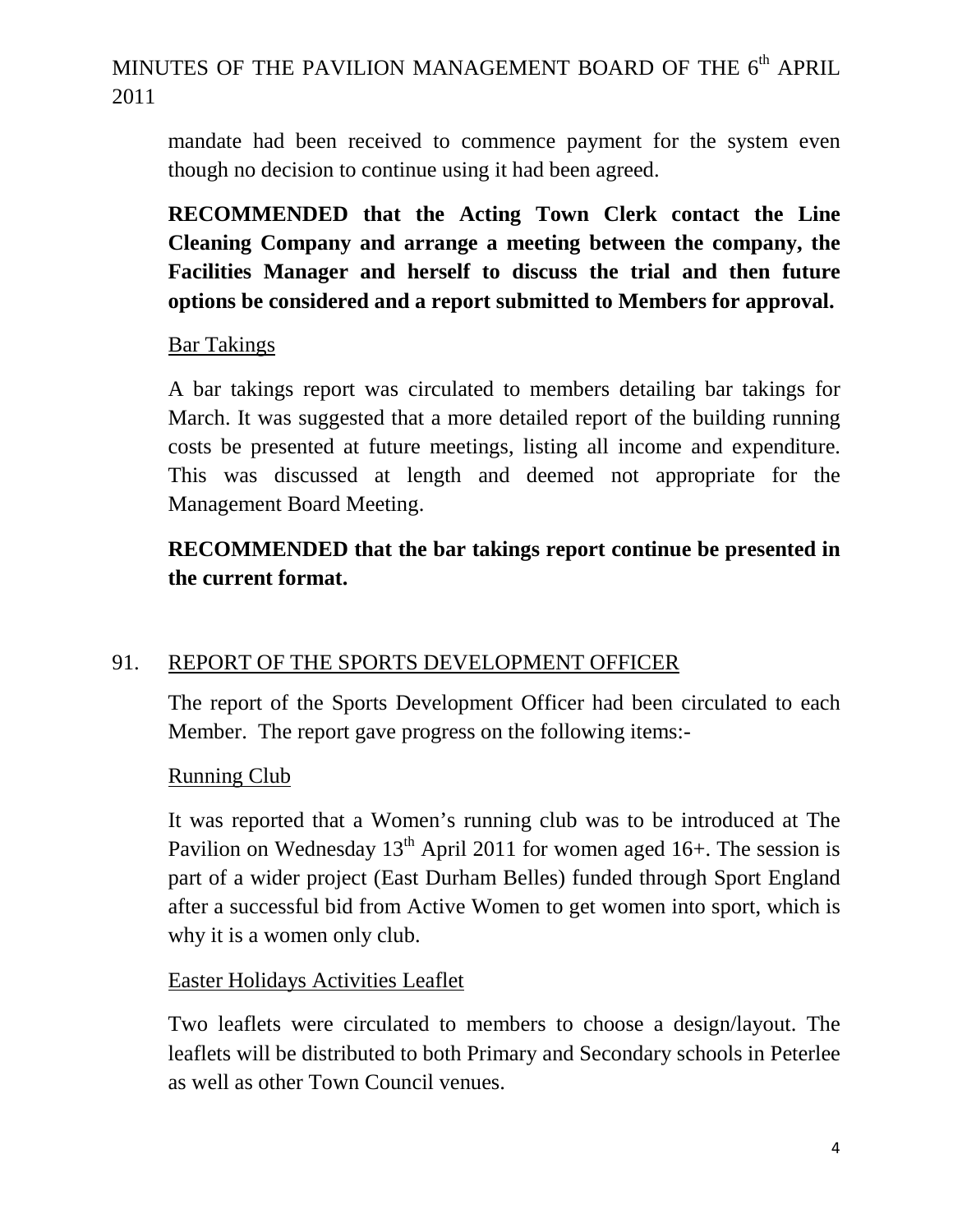## Luncheon Club

It was reported to members that due to a lack of volunteers, the Luncheon Club has unfortunately had to temporarily close. Thanks were however given by the Sports Development Officer and the board to Vivienne Cusworth who had volunteered at the Luncheon Club for over 9 months. The Management Board also recorded their thanks to Mrs Cusworth.

### Adult Learning Services Courses

Following the success of the Adult Learning Services courses' which were held at the Pavilion in January-March. The 3 courses will be continuing with new courses commencing in early May for 6 weeks.

#### Training/Seminars

A Sports Strategy Consultation Event at East Durham College was attended by the Sports Development Officer. A Sports Funding Workshop was also attended delivered through County Durham Sport, this workshop was found to be very informative and information will be passed onto clubs.

### Notice Board Prices

A list of notice board prices was given to members as requested. The notice boards were for the User Groups to display information within the Pavilion. It was suggested the foyer (wall space permitting) would be a good area to display the boards. Prices were discussed for the types of notice board required and representatives from both Rugby and Cricket agreed to pay for their own glass fronted notice board, (approximate price £25.00).

## **RECOMMENDED the Facilities Manager contact Sky TV Merchandise to obtain 4 glass fronted notice boards to be displayed in the foyer.**

### Concessionary Use/Partnership Working

It was reported that the Sports Development Officer had recommended the concessionary cost stay in place for Mr Bob Oates (5-a-side League) to ensure the league continues. Mr Oates wants to expand the league to a  $2<sup>nd</sup>$ night and has a waiting list of teams wanting to play.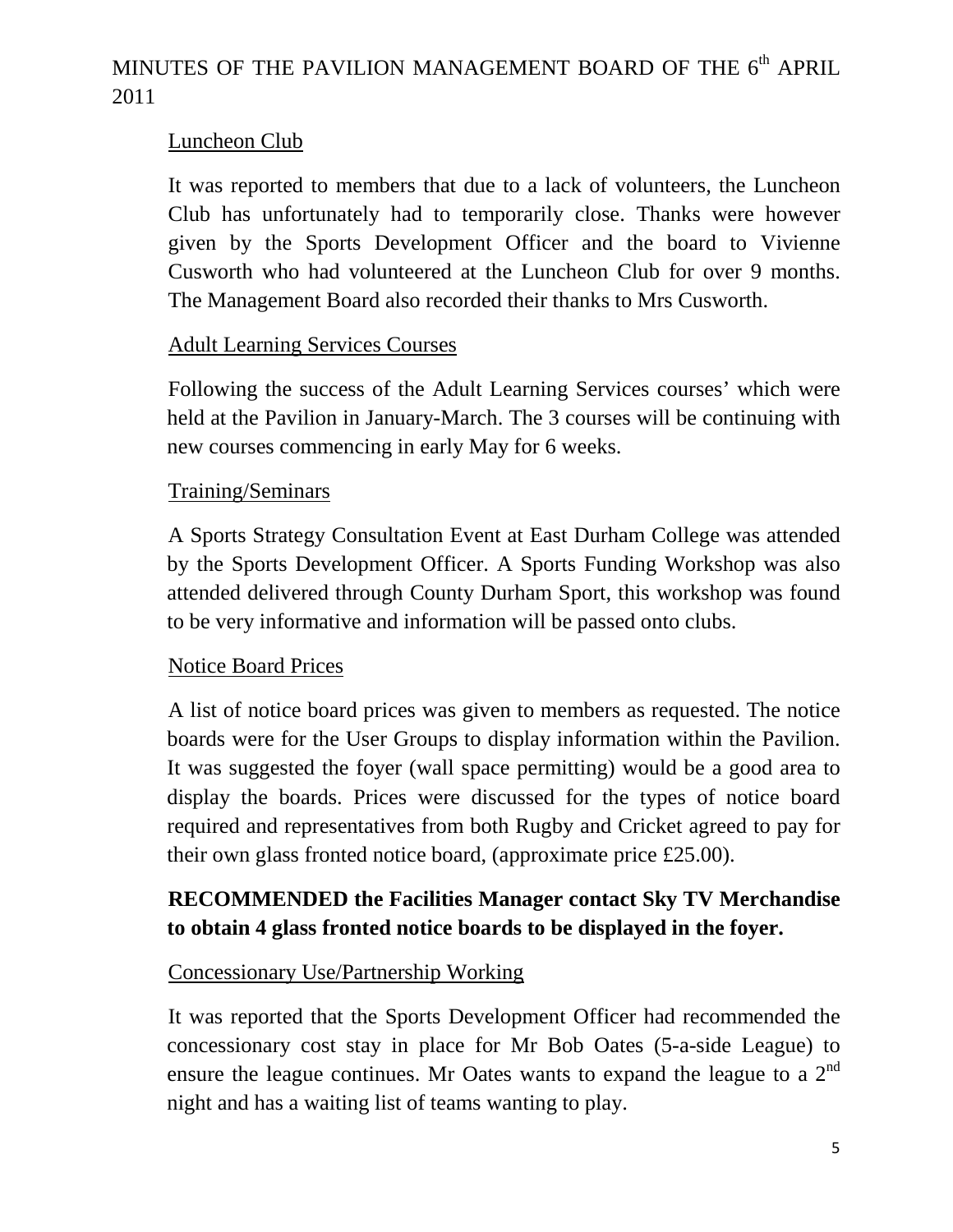## Meetings

A 'Friends of' meeting had taken place at the Pavilion on  $1<sup>st</sup>$  April 2011. A report on this would be given at a later date when Dawn Miller was present.

The next Sports Users Meeting has not been arranged, a convenient date/time will be established after consultation with the Sports User Groups.

Durham Rural Community Council – Development Trust And Community Partnership Training  $-11^{th}$  April 2011 – Park House, Lanchester

Councillor John Hardy had volunteered to accompany the Sports Development Officer to this event on behalf of the Town Council looking at Community Groups in that area and their ideas and set up.

### Other Matters

The Thursday Night Youth Project have been approached to create a portfolio for the Pavilion as a project, unfortunately they declined but did state they would create an article to add to the portfolio.

## **RECOMMENDED that the information given be noted.**

### 92. REPORTS FROM THE USER GROUPS

#### (a) Indoor Bowls

It was reported that everything was going well with the group on a whole. They have however sadly lost a member of the group this week due to bereavement.

### **RECOMMENDED that the information given, be noted.**

#### (b) Bar Users

Everything going well with the bar users and it was reported the previous weekend that had been a very busy one with different users using the bar. **RECOMMENDED that the information given, be noted.**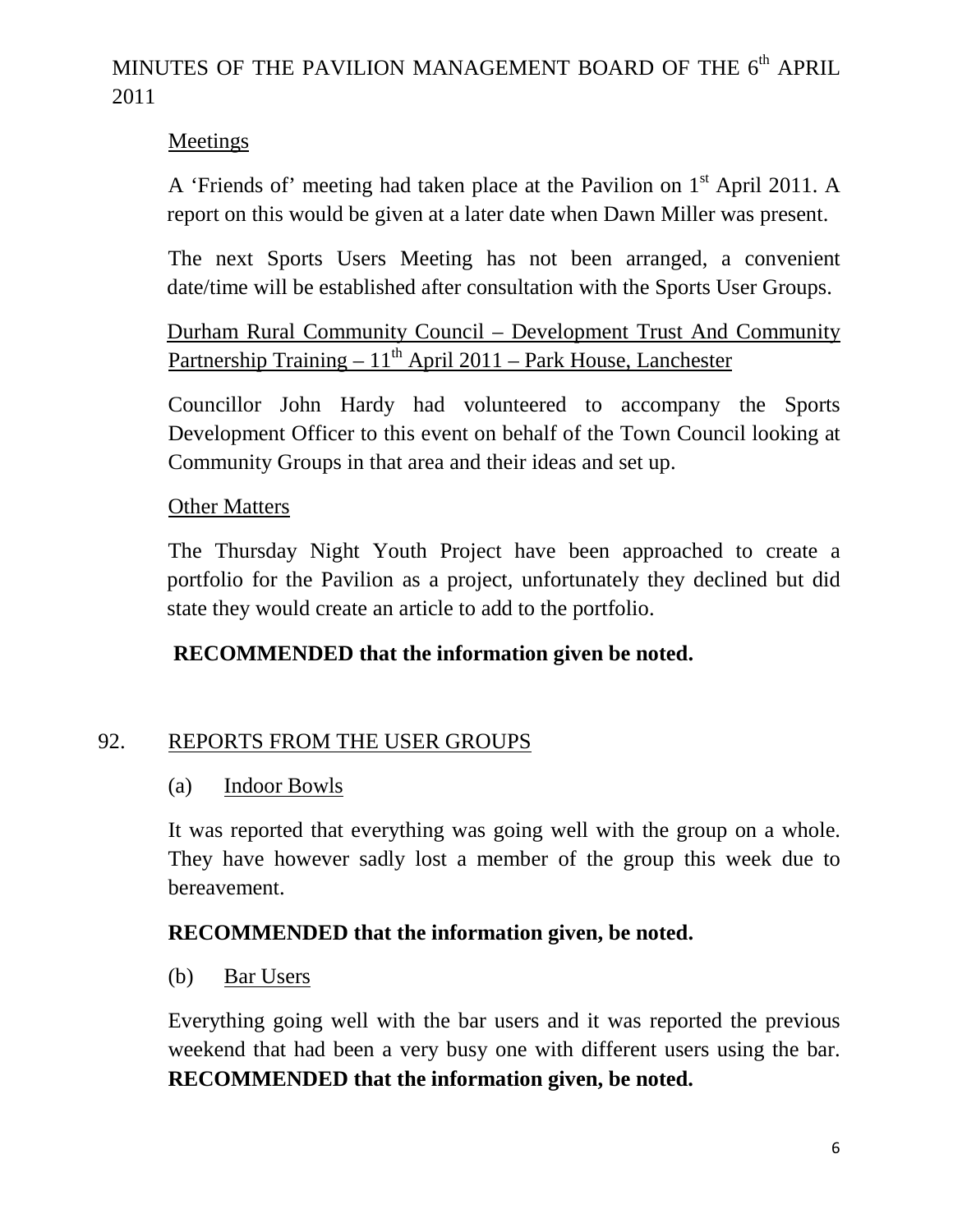## (c) Rugby

It was reported that the club was doing well especially the ladies team which now had over 100 members. The representative asked if any progress had been made on a decision for a fence around the rugby pitch. He reported that whilst a girls' school team had been playing that day, a motorbike had driven across the pitch. The Acting Town Clerk advised that she was aware of the fencing situation, and the issue was installing a fence which would not prohibit other uses for the site. The Sports Development Officer added that the idea to relocate an existing fence located at Eden Lane could not be moved due to cost implications.

# **RECOMMENDED that the Parks Supervisor investigate the matter further and a report to be given at the next meeting.**

## (d) Quilters

It was reported that all was well within the group and now that the issue of rent had been sorted, they could move forward with a trip planned in the near future.

## (e) Cricket

It was reported that the Club was doing well. The indoor nets were now completed and the outdoor nets were in progress. He reported that they were having a 'Volunteers Day' on Sunday through the Sports Council. He also reported that they had two individuals doing Community Work within the club through Sport England. The individuals would also be working alongside the Sports Development Officer at some point. The representative advised that work was due to start on the refurbishment of the score box; this was at no cost to the Town Council. He reported that there was an issue with the doors of the score box.

The Acting Town Clerk read out a report from the Parks Supervisor advising that they were in support of the Club's actions on the refurbishment of the score box, and consideration was to be given to the possibility for the CCTV camera on that side of the building to be on a rotation, so as to cover the